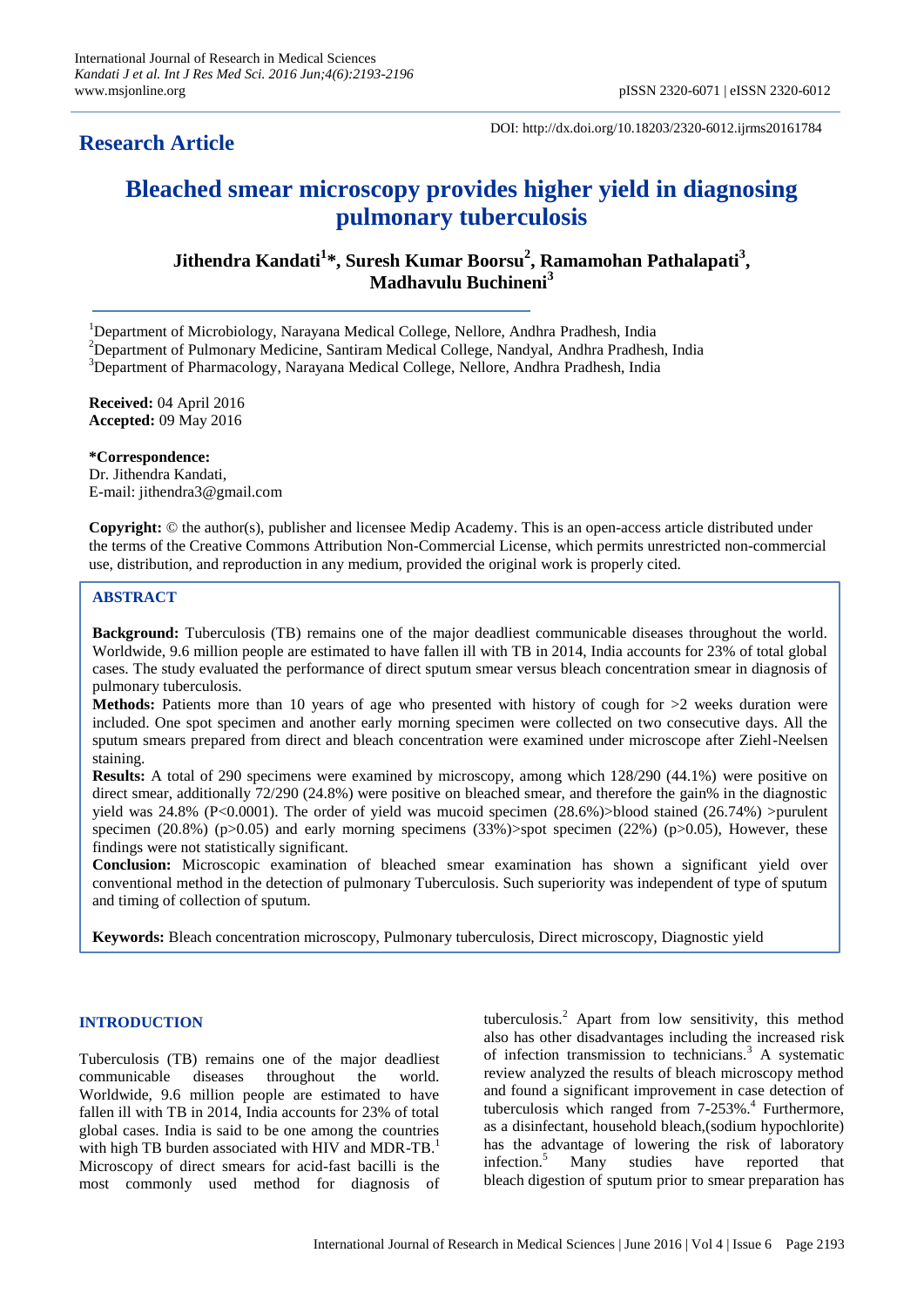been reported to increase the yield of microscopy for diagnosing pulmonary tuberculosis.<sup>6-8</sup> The study evaluated the performance of direct smear versus bleach concentration smear in diagnosis of pulmonary tuberculosis. Additionally, we also compared the diagnostic yield from spot sample and early morning sample in diagnosis of pulmonary tuberculosis.

#### **METHODS**

The present study comprises of 200 patients attending the outpatient clinics of Pulmonology and General medicine of Narayana Medical College during Oct 2013 to September 2013. Patients who presented with history of cough for >2 weeks duration were included. Patients who were on anti-tuberculosis treatment or quinolones 2 weeks before or having extra pulmonary tuberculosis were excluded from the study.

The participant's demographic data which includes age, gender, treatment history of antibiotics, risk factors like smoking, alcoholism, coexisting lung disorders, history of previous tuberculosis, HIV and clinical history such as fever, chest pain, loss of weight and appetite were noted.

Participants were given instructions and explained on how to produce a good quality specimen.<sup>9</sup> One spot specimen and another early morning specimen were collected on two consecutive days.

Specimens were discarded if they contain only saliva. Smears were made from each specimen for direct smear microscopy, stained by Ziehl-Neelsen [ZN] staining and graded as per RNTCP guidelines and then specimen was concentrated by Bleach method as described by Gebre N et al prior to smear preparation, stained by ZN staining and graded.<sup>10,11</sup>

## *Quality control*

All the smears were read by two experienced RNTCP technicians who were blinded to their results. Randomly some of the direct and bleach smears were read by other technician on same day and by same technician on  $2<sup>nd</sup>$ day respectively.

#### *Ethical clearance*

The ethical clearance for the study was given by Institutional ethical committee of the Narayana Medical College.

#### *Data analysis*

All the data of the participants was entered and analyzed using SPSS software version 20.0. Positive smear specimens and detection rates were compared between direct smear and bleach smears. The gain of bleach smears was calculated as increase in positive smears by bleach concentration compared with direct smear microscopy, divided by the total number of positive smears by microscopy. The positivity was also compared between type of specimens and timing of collection.

#### **RESULTS**

A total of 200 patients were recruited in the study. Out of them, 144 were males (72%), 56 females (28%). The mean age was 47.1±19.29 years. Only 10% of the cases were known HIV positive.

| <b>Smear</b>           | <b>DMP</b>       | <b>DPBP</b>      | <b>DNBP</b>     | $Gain\%$ | P value  |
|------------------------|------------------|------------------|-----------------|----------|----------|
| Specimens $(n=290)$    | 128/290 (44.13%) | 200/290 (68.96%) | 72/290 (24.8%)  | 24.8%    | P<0.0001 |
| Type of Specimen       |                  |                  |                 |          |          |
| Purulent $(n=120)$     | 50/120 (41.67%)  | 75/120 (62.5%)   | 25/120 (20.8%)  | 20.8%    |          |
| Mucoid $(n=84)$        | 37/84 (44.05%)   | $61/84$ (72.62%) | 24/84 (28.6%)   | 28.6%    | p > 0.05 |
| Blood Stained (n=86)   | 41/86 (47.67%)   | 64/86 (74.42%)   | 23/86 (26.74%)  | 26.74%   |          |
| Time of Specimen       |                  |                  |                 |          |          |
| Spot $(n=218)$         | 98/218 (44.95%)  | 146/218 (66.97%) | 48/218 (22.01%) | 22.01    |          |
| Early Morning $(n=72)$ | 30/72 (41.6%)    | 54/72 (75%)      | 24/72 (33.3%)   | 33.3     | p > 0.05 |

**Table 1: Comparison of increase in diagnostic yield among type of specimen, timing and grading after bleach concentration.**

SP- Spot smear positive, EMP- Early morning smear Positive, DMP- Direct Smear Positive, DPBP- Direct smear positive and Bleach smear positive, DNBP- Direct smear negative and Bleach smear positive, Gain-Increase in number of positive smears after bleach concentration

From participants a total of 290 specimens were examined by microscopy, among them 128/290 (44.1%) were positive on direct smear, additionally 72/290 (24.8%) were positive on bleached smear, and therefore the gain% in the diagnostic yield was 24.8%. When we analyzed, we found only a marginal  $%$  gain (p $>0.05$ ) among different type of specimens, we found that the order of yield was mucoid (28.6%)>blood stained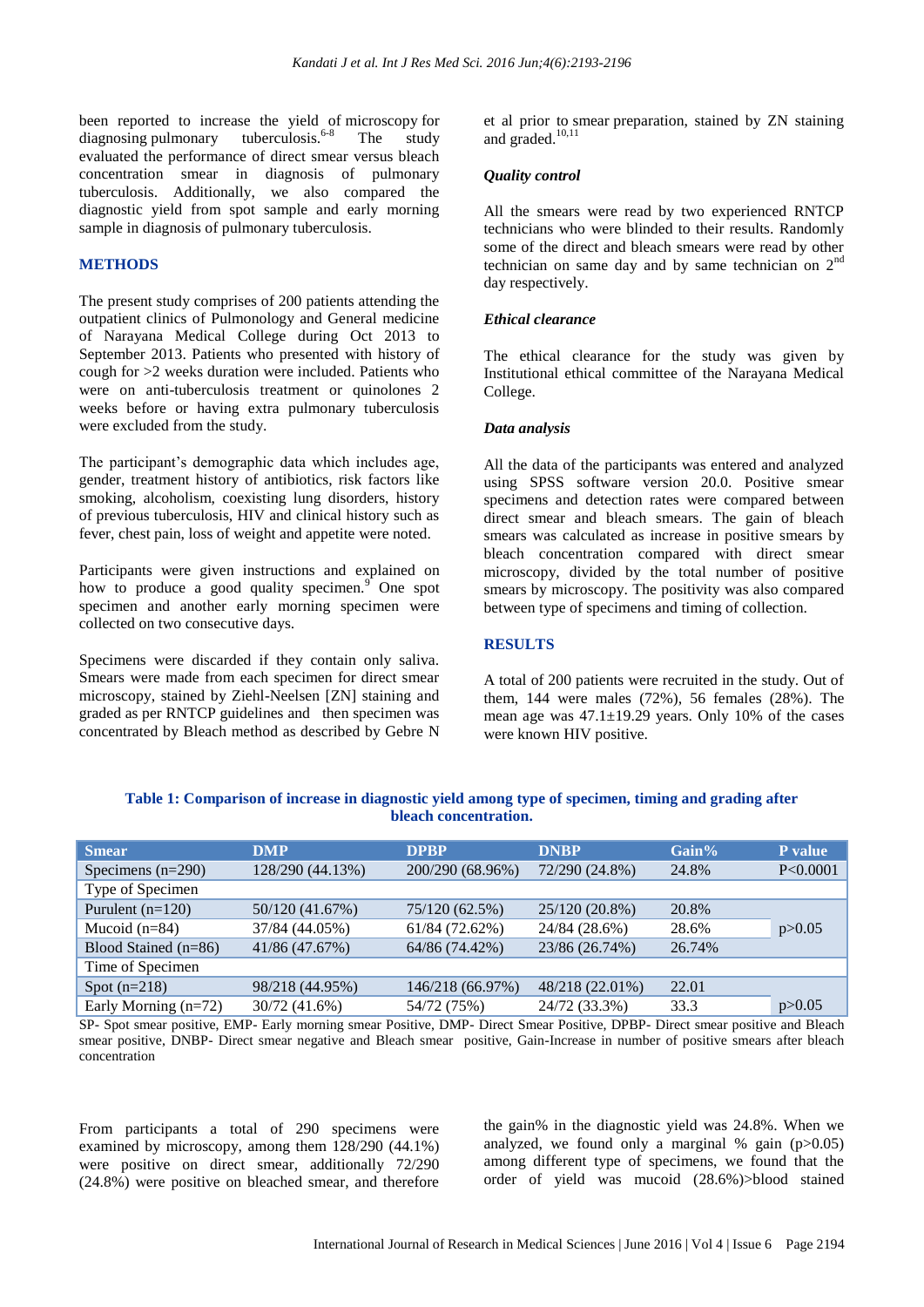(26.74%)>purulent specimen (20.8%). Additional exploratory analysis revealed that the yield was more in early morning specimens (33%) than with spot specimens (22%), however such a finding was not statistically significant. (Table 1)

## **DISCUSSION**

Direct smear examination under microscope is the gold standard method for establishing infection with tuberculosis. We observed a 44.14% positivity by ZN staining and such an observation was higher than 18.2% in Kashyap B et al report 12.20% in Iqqbal S et al report, 5.38% in Mutha A et al report and 12.5% Angaw B et al report.6,12,13,15

The bleached smear microscopy method is safe, cheap, easy and sensitive. The implementation of bleach method clearly improves case detection and can be a useful contribution in the national tuberculosis control program. In our study, after examining the bleached smears, we were able to detect Mycobacterium tuberculosis in 24.83% of cases which were not detected by direct method.

This finding is in contrast to studies of Mutha A et al, (9.09%) and almost similar to Mindloi PB et al (23.14%), Angaw B et al  $(23.2\%)$  and Pingle et al  $(28.57\%)$ .<sup>14</sup>

This increase in case detection may be due to the bleached smear which provides clear microscopic field by digestion of mucoid debris and improved visualization leading to higher density of bacilli per field.

Our study demonstrated a gain of 33.3% in detection of Mycobacterium tuberculosis in early morning specimens when compared to spot specimens. Findings in our study coincides with the findings of Pingle P et  $al<sup>14</sup>$ , Makunde WH et  $al<sup>17</sup>$ . In the overall study significant positivity was observed after bleach concentration when compared to direct staining.

## *Limitations*

In this study we did not attempt culturing of the specimen as bleach renders the specimen unsuitable for cultures. Specimens from extra pulmonary cases, gastric lavage and Broncheo-alveolar lavage were also not analyzed due to technical difficulties.

#### **CONCLUSION**

Microscopic examination of bleached smear has shown a significant yield over conventional method in the detection of pulmonary Tuberculosis. Such superiority was independent of type of sputum and timing of collection of sputum. All resource poor TB centers should consider the use of bleach concentration technique in diagnosis of pulmonary TB.

*Funding: No funding sources Conflict of interest: None declared Ethical approval: The study was approved by the Institutional Ethics Committee*

## **REFERENCES**

- 1. WHO. 20th edition Global tuberculosis report WHO Geneva. 2015.
- 2. Apers L, Wijarajah C, Mutsvangwa J, Chigara N, Mason P, van der Stuyft P. Accuracy of routine diagnosis of pulmonary tuberculosis in an area of high HIV prevalence. The international journal of tuberculosis and lung disease : the official journal of the International Union against Tuberculosis and Lung Disease. 2004;8(8):945-51.
- 3. Srikanth P, Kamesh S, Daley P. Bleach optimization of sputum smear microscopy for pulmonary tuberculosis. The Indian journal of tuberculosis. 2009;56(4):174-84.
- 4. Angeby KA, Hoffner SE, Diwan VK. Should the 'bleach microscopy method' be recommended for improved case detection of tuberculosis? Literature review and key person analysis. The international journal of tuberculosis and lung disease: the official journal of the International Union against Tuberculosis and Lung Disease. 2004;8(7):806-15.
- 5. Aung WW, Nyein MM, Ti T, Maung W. Improved method of direct microscopy for detection of acidfast bacilli in sputum. The Southeast Asian journal of tropical medicine and public health. 2001;32(2):390- 3.
- 6. Mutha A, Tiwari S, Khubnani H, Mall S. Application of bleach method to improve sputum smear microscopy for the diagnosis of pulmonary tuberculosis. Indian journal of pathology and microbiology. 2005;48(4):513-7.
- 7. Ongkhammy S, Amstutz V, Barennes H, Buisson Y. The bleach method improves the detection of pulmonary tuberculosis in Laos. The international journal of tuberculosis and lung disease: the official journal of the International Union against Tuberculosis and Lung Disease. 2009;13(9):1124-9.
- 8. Hepple P, Nguele P, Greig J, Bonnet M, Sizaire V. Direct microscopy versus sputum cytology analysis and bleach sedimentation for diagnosis of tuberculosis: a prospective diagnostic study. BMC Infectious Diseases. 2010;10:276.
- 9. Khan MS, Dar O, Sismanidis C, Shah K, Godfrey-Faussett P. Improvement of tuberculosis case detection and reduction of discrepancies between men and women by simple sputum-submission instructions: a pragmatic randomised controlled trial. The Lancet. 2007;369(9577):1955-60.
- 10. Technical and operational guidelines for tuberculosis control, Revised National Tuberculosis Control Programme. New Delhi: Central Tuberculosis Division, Directorate General of Health Services, Ministry of Health and Family Welfare, Government of India. 2005.